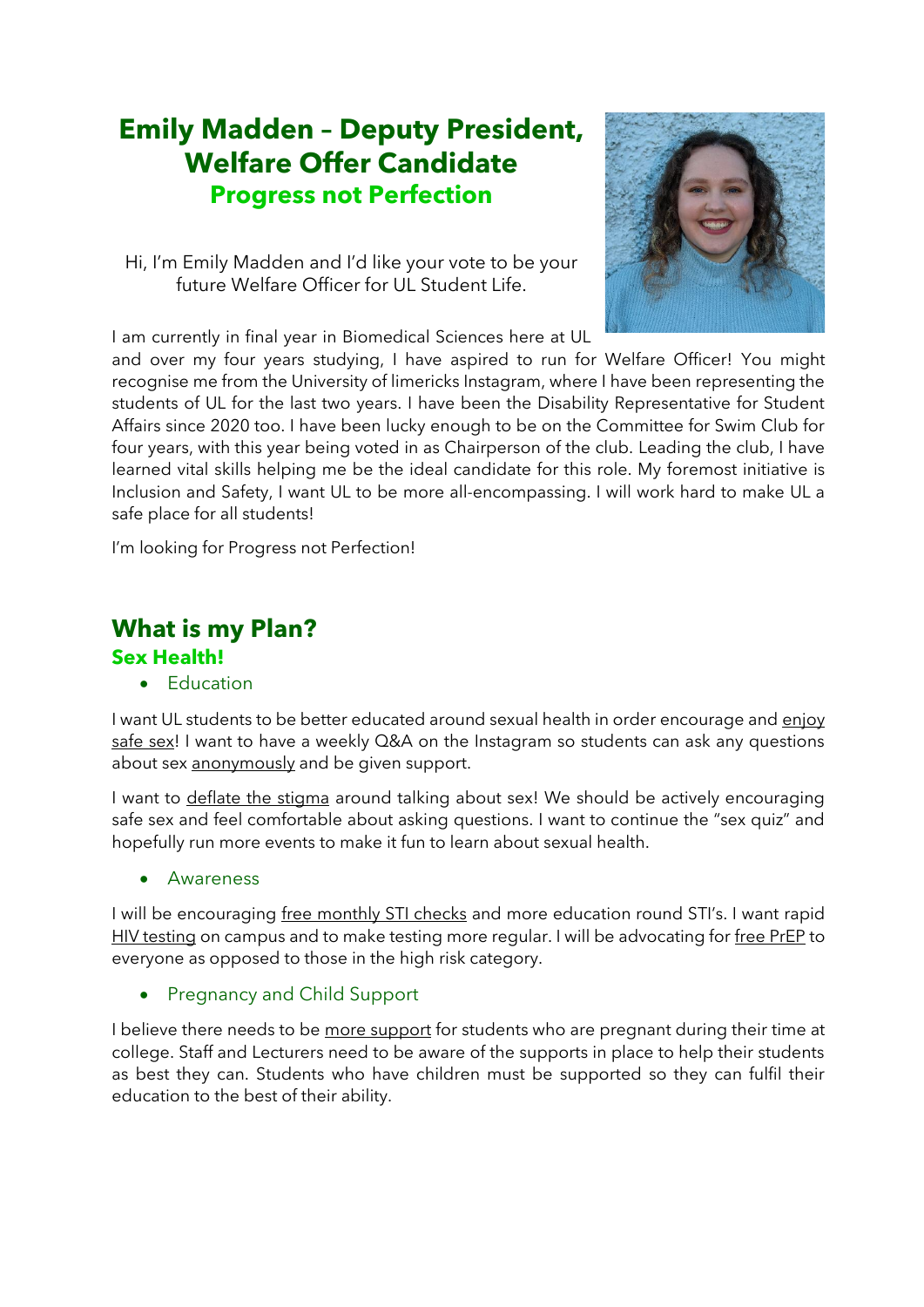### **Drug Safety!**

• Awareness and Support Around Spiking

I want a support system in UL for students who experience spiking on a night out. There is no information available to help students. At the moment if a student is spiked, they have to decide on their own to go the hospital where they would have to wait hours to get their bloods tested. I would like the UL Doctor on campus to be able to take bloods to send off for Spike testing. We need to be aware of this issue and we need information to assist students affected.

• Education & Mental Health

I want to educate students about effects of drugs, mentally and physically. I want to make a safe place for students to enquire about effects of drugs, either for their friends or themselves if needed. Together, we can change the stigma surrounding the drug culture in UL, maintain awareness and educate students.

I want to promote information about how to care for people who have taken too much drugs or alcohol. As a lifeguard, I have found my background in first aid very comforting, and I want to host First Aid Courses and include drug and alcohol safety.

#### **Mental health!**

• Continue Mental Health Education and Information Workshops

I want to continue the great work Seán has encouraged for mental health on campus. Education about Mental Health is very important, and I want to continue to support students in this area.

• Further Therapy for Students

UL has therapy sessions for students which is a great resource. However, the wait time and number of sessions a student can receive could be improved in my opinion. I propose having individual quick drop-in sessions, and possibly introducing group sessions too to provide more help for students, with their consent.

#### **Welfare for all Students!**

#### • Inclusion!

UL needs to be inclusive so I will be advocating for additional and more modern Disability Supports! Students and staff must be educated and made aware of the supports in place. There are plenty of supports but many people with long term illness and invisible disabilities don't even know they are eligible.

I want to encourage the inclusion of Non-Binary/Gender Neutral Bathrooms in the SU and around campus. Everyone deserves to be recognised and feel safe on campus.

#### • Sexual Harassment & Abuse Awareness

I want to promote a safe place for students of all genders to come forward to get help with Sexual Harassment. We should all feel comfortable and safe on campus, and off campus.